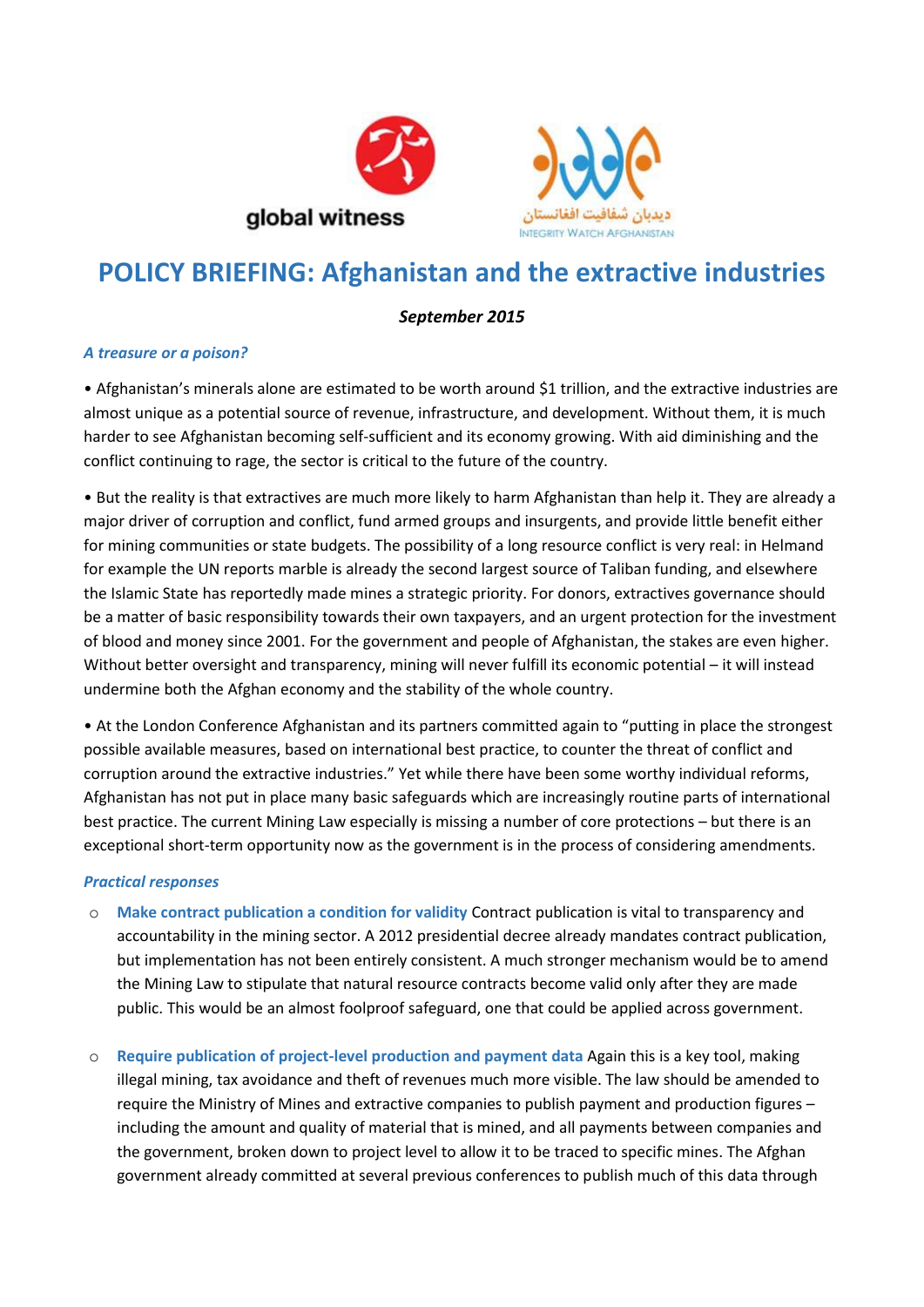the Extractive Industries Transparency Initiative (EITI). Putting this into law would greatly strengthen Afghanistan's chances of fulfilling one of its key international commitments.

- o **Publish beneficial ownership** Much of the corruption in Afghan mining as elsewhere in the world involves politically connected figures using illegitimate influence to secure control of mining contracts, often through companies or third parties. Current Mining Law has only weak protections in this regard. It should be amended to require companies applying for or owning licenses to publish their beneficial owners (that is, the real individuals who exercise significant control or gain significant benefit from a concession, by whatever means), to set out clear penalties for hidden ownership, and to define excluded individuals, including a wider named group of Politically Exposed Persons (PEPs). This measure is strongly encouraged under the EITI, and many countries are implementing it.
- o **Require a transparent and fair bidding process** The government could commit amending the law to require transparent, open and fair bidding and contracting processes – including for example publication of the substance of losing bids, public criteria for eligibility, and legal penalties for preferential treatment. Some of these requirements are contained in the regulations, but not all – and a clear basis in the law itself would give them a stronger foundation. The requirements should incorporate the principles of Open Contracting, and these standards should be applied across government procurement, but especially to natural resource contracts.
- o **Create a single, transparent account for all natural resource payments** Confusion and complexity over payments undermines efforts to prevent corruption and tax avoidance. The law should establish a single, transparent and published account for all natural resource payments to and from companies or individuals – including license payments, royalties, and bonuses.
- o **Use model contracts** Use of model contracts helps entrench best practice as matter of routine. The government should commit to use model contracts, incorporating international best practice on measures against corruption and conflict, as the initial basis for contract negotiations. To ensure they are as effective as possible, they should be openly developed, in consultation with civil society, business and other stakeholders. This would also reduce the risk that contracts were challenged by these groups later, and increase the public legitimacy of natural resource deals.
- o **Enable community monitoring and dispute resolution** Community monitoring has had good results when applied to aid projects: it strengthens oversight and reduces conflicts while making minimal demands on government capacity. IWA has already run a pilot community monitoring program for extractives: the Afghan government should now take the lead to roll the practice out across the sector.

A key part of this is to ensure communities have an incentive to support legal mining and to fight corruption. To do this, the law should provide local communities with a small, set percentage of the legal revenue the government receives from a mine. This amount should be spent on projects that directly benefit the communities living around the mining site: one way to ensure this happens and to minimize administration would be to add the funds to local Community Development Council budgets.

This provision should be in addition to Community Development Agreements and other benefits, and company obligations on service delivery and local recruitment should be clarified and strengthened. The